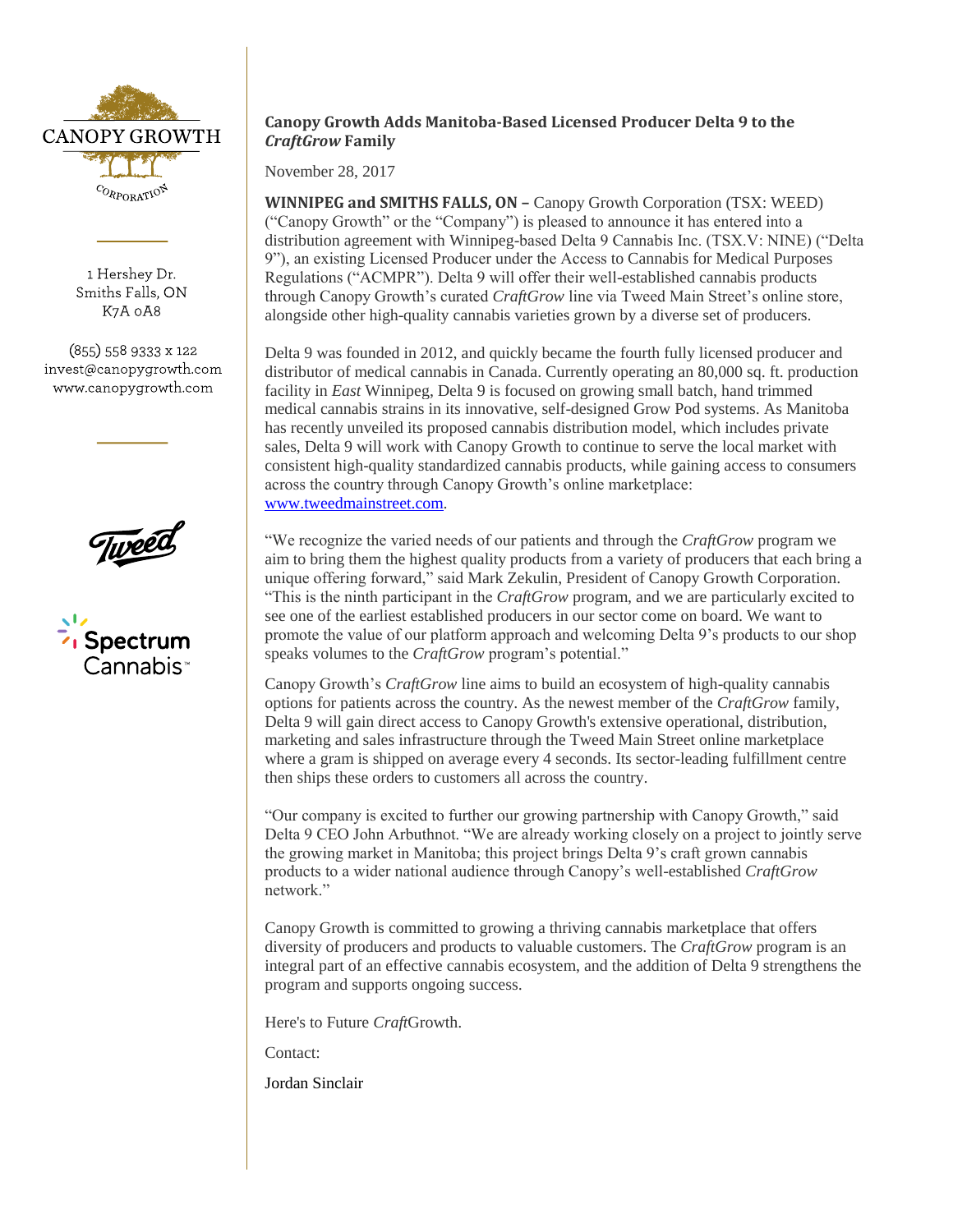Director of Communications [Jordan@tweed.com](mailto:Jordan@tweed.com) 613-769-4196

Investor Relations Tyler Burns [Tyler.burns@canopygrowth.com](mailto:Tyler.burns@canopygrowth.com) 855-558-9333 ex 122

Director: Bruce Linton [tmx@tweed.com](mailto:tmx@tweed.com)